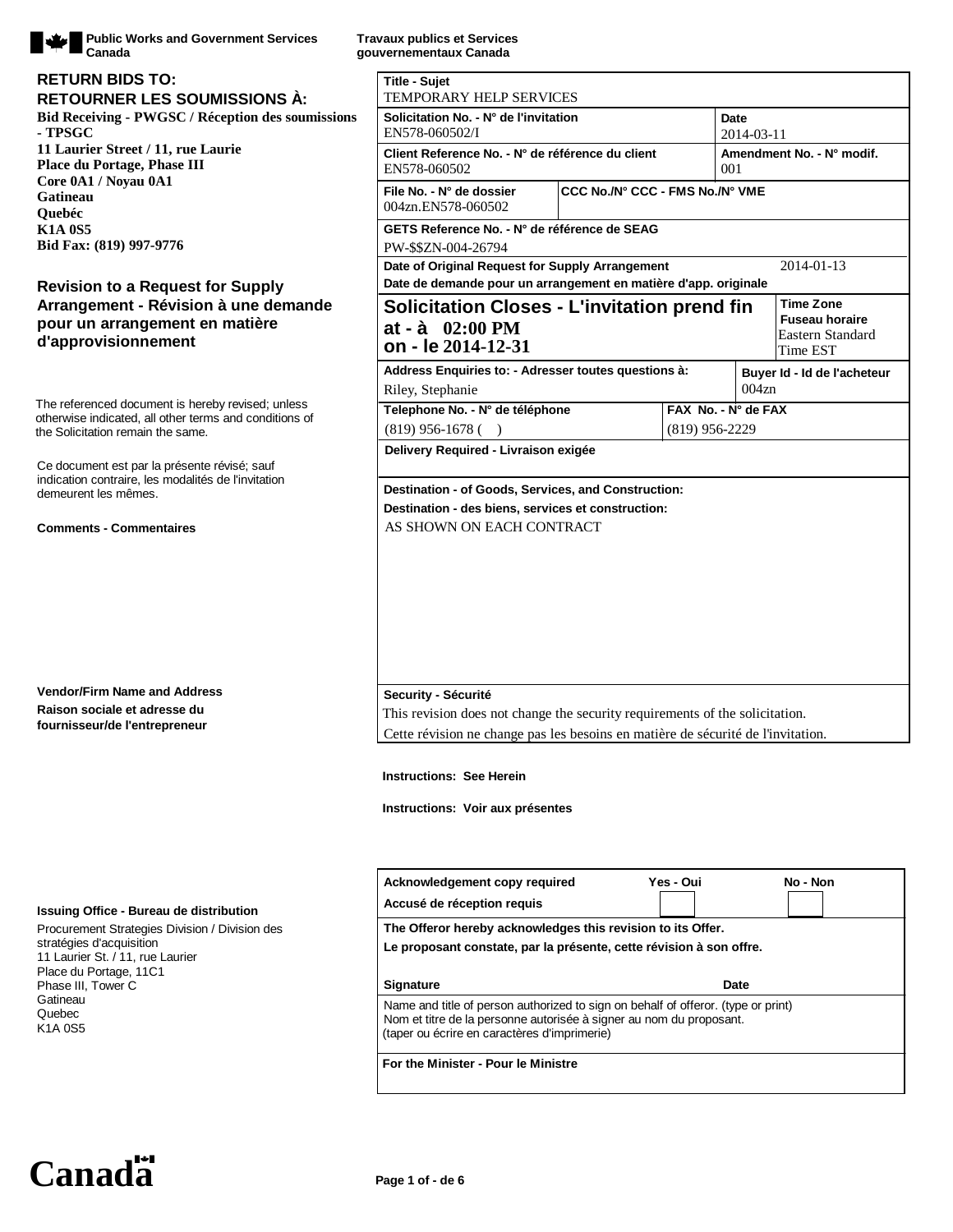## **THIS AMENDMENT 001 IS RAISED TO AMEND THE RFSA AND ANSWER QUESTIONS**

### **AMENDMENT**

This amendment is raised to incorporate the Integrity Provisions formerly referred to as the Code of Conduct into the solicitation effective March 1, 2014

### **TABLE OF CONTENTS**

**Delete: PART 5 - CERTIFICATIONS**

- **1. Mandatory Certifications Required Precedent to Issuance of a Supply Arrangement**
- **2. Additional Certifications Required Precedent to Issuance of a Supply Arrangement**

**Replace with the following: PART 5 - CERTIFICATIONS**

- **1. Certifications Required Precedent to Issuance of a Supply Arrangement**
- **2. Additional Certifications Precedent to Issuance of a Supply Arrangement**

On page 20 **Delete: PART 5 - CERTIFICATIONS**

Suppliers must provide the required certifications and documentation to be issued a supply Arrangement (SA).

The certifications provided by suppliers to Canada are subject to verification by Canada at all times. Canada will declare an arrangement non-responsive, or will declare a supplier in default, if any certification made by the Supplier is found to be untrue whether during the arrangement evaluation period, or during the period of any supply arrangement arising from this RFSA and any resulting contracts.

The Supply Arrangement Authority will have the right to ask for additional information to verify Supplier's certifications. Failure to comply with this request will also render the arrangement non-responsive, or will constitute a default under the Contract.

#### **1. Mandatory Certifications Required Precedent to Issuance of a Supply Arrangement**

#### **1.1 Code of Conduct and Certifications - Related documentation**

1.1.1 By submitting an arrangement, the Supplier certifies that the Supplier and its affiliates are in compliance with the Code of Conduct and Certifications - Arrangement in Section 01 of Standard Instructions 2008 (https://buyandsell.gc.ca/policy-and-guidelines/standardacquisition-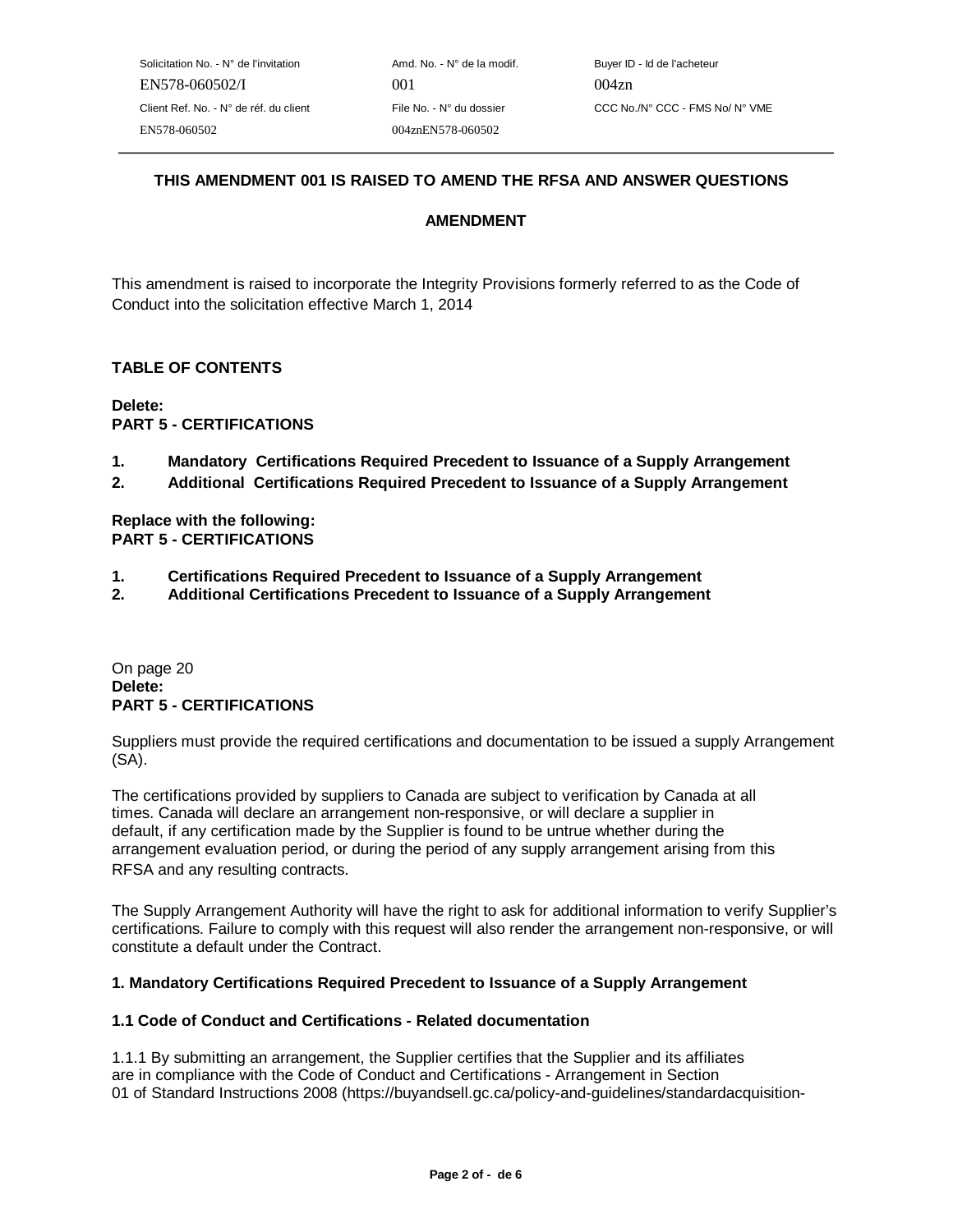| Solicitation No. - N° de l'invitation  | Amd. No. - N° de la modif. | Buyer ID - Id de l'acheteur     |
|----------------------------------------|----------------------------|---------------------------------|
| EN578-060502/I                         | 001                        | 004z <sub>n</sub>               |
| Client Ref. No. - N° de réf. du client | File No. - N° du dossier   | CCC No./N° CCC - FMS No/ N° VME |
| EN578-060502                           | 004znEN578-060502          |                                 |

clauses-and-conditions-manual/1/2008/11) . The related documentation therein required will assist Canada in confirming that the certifications are true. Suppliers must provide a list of names, or other related information as needed, pursuant to section 01 of Standard Instructions 2008.

### **2. Additional Certifications Precedent to Issuance of a Supply Arrangement**

The certifications listed below should be completed and submitted with the arrangement, but may be submitted afterwards. If any of these required certifications is not completed and submitted as requested, the Supply Arrangement Authority will so inform the Supplier and provide the Supplier with a time frame within which to meet the requirement. Failure to comply with the request of the Supply Arrangement Authority and meet the requirements within that time period will render the arrangement non-responsive.

#### **Replace with the following: PART 5 - CERTIFICATIONS**

Suppliers must provide the required certifications and documentation to be issued a supply Arrangement (SA).

The certifications provided by suppliers to Canada are subject to verification by Canada at all times. Canada will declare an arrangement non-responsive, or will declare a supplier in default, if any certification made by the Supplier is found to be untrue whether during the arrangement evaluation period, or during the period of any supply arrangement arising from this RFSA and any resulting contracts.

 The Supply Arrangement Authority will have the right to ask for additional information to verify Supplier's certifications. Failure to comply with this request will also render the arrangement non-responsive, or will constitute a default under the Contract.

### **1. Certifications Required Precedent to Issuance of a Supply Arrangement**

#### **1.1 Integrity Provisions - Associated Information**

1.1.1 By submitting an arrangement, the Supplier certifies that the Supplier and its Affiliates are in compliance with the provisions as stated in Section 01 Integrity Provisions - Arrangement of Standard Instructions. The associated information required within the Integrity Provisions will assist Canada in confirming that the certifications are true.

Suppliers must provide a list of names, or other related information as needed, pursuant to section 01 of Standard Instructions 2008.

#### **2. Additional Certifications Precedent to Issuance of a Supply Arrangement**

The certifications listed below should be completed and submitted with the arrangement, but may be submitted afterwards. If any of these required certifications is not completed and submitted as requested, the Supply Arrangement Authority will so inform the Supplier and provide the Supplier with a time frame within which to meet the requirement. Failure to comply with the request of the Supply Arrangement Authority and meet the requirements within that time period will render the arrangement non-responsive.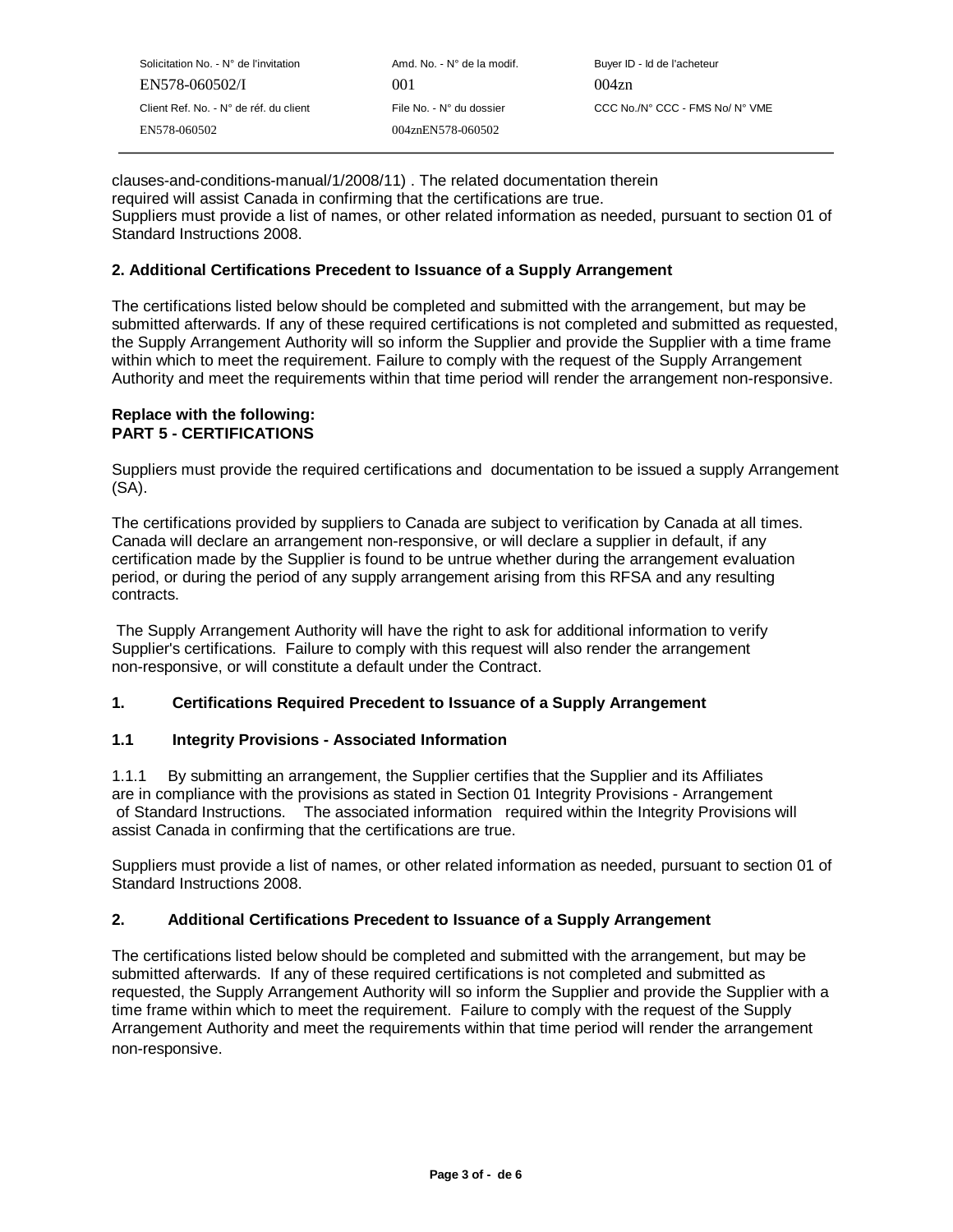Solicitation No. - N° de l'invitation Amd. No. - N° de la modif. Buyer ID - Id de l'acheteur EN578-060502/I 001 004zn EN578-060502 004znEN578-060502

### On page 24

# **PART 6 - SUPPLY ARRANGEMENT AND RESULTING CONTRACT CLAUSES**

### **6A. SUPPLY ARRANGEMENT**

### **Delete:**

### **3.1 General Conditions**

2020 (2013-04-25) General Conditions - Supply Arrangement - Goods or Services, apply to and form part of the Supply Arrangement.

### **Insert:**

### **3.1 General Conditions**

2020 (2014-03-01) General Conditions - Supply Arrangement - Goods or Services, apply to and form part of the Supply Arrangement

### On page 27

### **8. Priority of Documents**

If there is a discrepancy between the wording of any documents that appear on the list, the wording of the document that first appears on the list has priority over the wording of any document that subsequently appears on the list.

#### **Delete:**

(b) the general conditions 2020 (2013-04-25) General Conditions - Supply Arrangement - Goods or Services

#### **Insert**:

(b) the general conditions 2020 (2014-03-01) General Conditions - Supply Arrangement - Goods or Services

On page 31

### **6B. BID SOLICITATION Process under the Supply Arrangement**

### **1. Bid Solicitation Documents**

#### **Delete:**

c) 2003 (2013-06-01), Standard Instructions - Goods or Services - Competitive Requirements

#### **Insert:**

c) 2003 (2014-03-01), Standard Instructions - Goods or Services - Competitive Requirements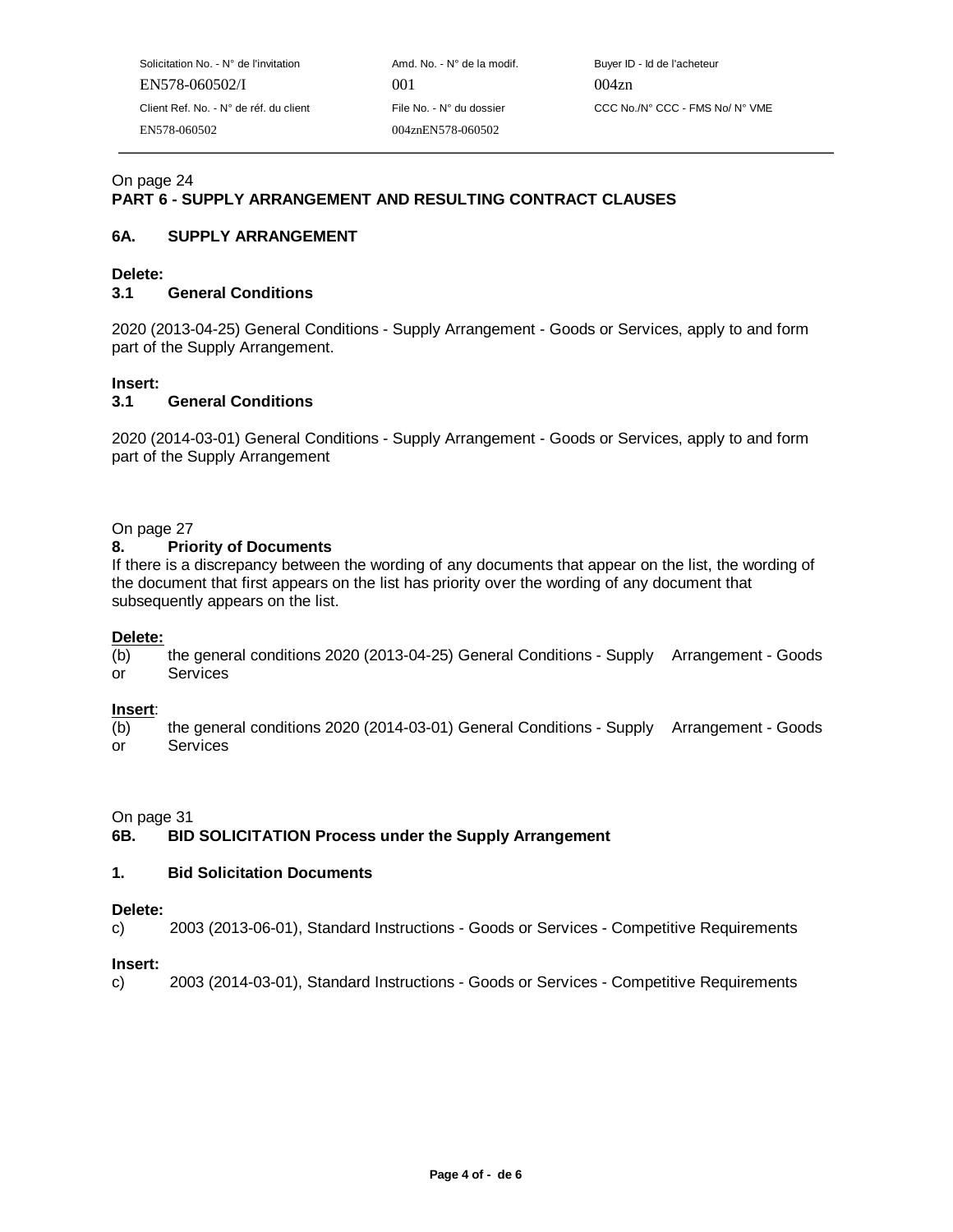Solicitation No. - N° de l'invitation Amd. No. - N° de la modif. Buyer ID - Id de l'acheteur EN578-060502/I 001 004zn EN578-060502 004znEN578-060502

Client Ref. No. - N° de réf. du client File No. - N° du dossier CCC No./N° CCC - FMS No/ N° VME

## On page 34<br>6C. RES **RESULTING CONTRACT CLAUSES**

### **1. General**

### **Delete:**

MC (for medium complexity requirements), general conditions 2010B (2013-06-27) General Conditions - Professional Services (Medium Complexity) will apply to the resulting contract.

### **Insert:**

MC (for medium complexity requirements), general conditions 2010B (2014-03-01) General Conditions - Professional Services (Medium Complexity) will apply to the resulting contract.

**ALL OTHER TERMS AND CONDITIONS REMAIN UNCHANGED.**